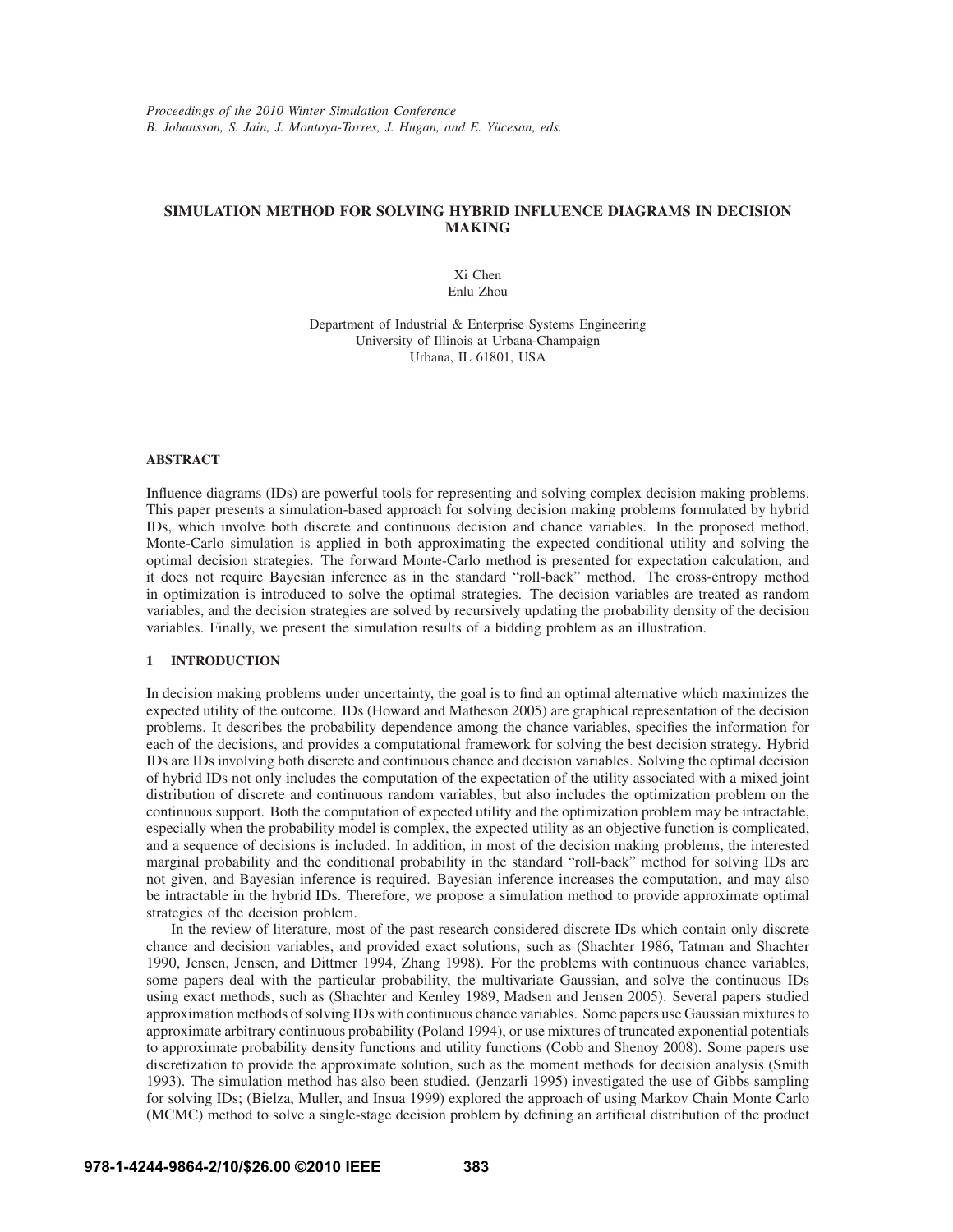space of alternatives and chances; (Charnes and Shenoy 2004) proposed a multi-stage method to decompose the problem of multiple decisions into many subproblems involving single decisions; (Cano, Gomez, and Moral 2006) proposed a forward-backward Monte Carlo method to solve the decision with very large models. However, most of the papers considered the problems that only involve the continuous chance variables, and few of them studied the problems with both continuous chance and continuous decision variables. In addition, in these simulation methods, they need the "roll-back" procedure and the Bayesian inference to generate the samples.

In this paper, a method of solving IDs with a mixture of discrete and continuous chance and decision variables by Monte Carlo simulation is proposed. We use simulation to evaluate the conditional expected utility, and also solve the optimization problem by simulation-based method to get the approximate optimal decision on a continuous support. The proposed method is suitable for the problem with discrete information sets, which means that the information known before making each of the decisions belongs to a discrete set. In the proposed method, the continuous decision nodes are treated as random variables, which are independent to all of the chance variables and other decisions at first, and the ID becomes a Bayesian network with a mixture of discrete and continuous nodes. By doing so, the simulation method to generate random variables in Bayesian network could be used to generate samples of the decision problem. We then classify these samples based on different associated information, and calculate the estimated expected utility of each category. To solve for the optimal decision strategies, we use the simulation-based optimization method. In particular, we use the cross-entropy method (Boer et al. 2005, Rubinstein 1999). In the proposed method, we only need the samples of the chance and decisions variables with specified joint probability distribution. Thus, we do not need to calculate the Bayesian inference, which reduces the computation, and is useful especially for problems where the Bayesian inference is intractable. Using cross-entropy method to solve the optimization allows us to deal with problems with complex expected utility functions on continuous domain.

The organization of the paper is as follows. In section 2, the ID representation of decision making problem is presented, and an example of an asymmetric decision problem involving Bayesian inference, a bidding problem, is described. In section 3, the simulation-based method for solving IDs is proposed. We first present the forward Monte-Carlo method for calculating the expected utility, and then present the cross-entropy method for solving the optimal strategies. In section 4, the simulation results of the bidding example are provided, and we discuss the comparison of the results by different smoothing update approaches in cross-entropy method. Finally, we provide concluding remarks and indicate some directions for future research in section 5.

## **2 INFLUENCE DIAGRAM REPRESENTATION OF BIDDING PROBLEM**

To illustrate the proposed method, we consider a bidding problem as an example. This problem contains sequential decisions, and both discrete and continuous chance variables and decision variables. The ID of this decision making problem is a hybrid ID, which is usually hard to solve using the exact "roll-back" method. Moreover, this problem involves Bayesian inference of probabilities when solving for the best strategies. With the hybrid structure, the Bayesian inference is usually intractable.

#### **2.1 Problem Statement**

A company needs to decide how much to bid on the ownership of the patent of a new product. The profit of producing the new product is uncertain. The bid in this example is blind bid, in which the bidders do not know other bidders' bidding amount, and the highest bidder gets the patent immediately. That is, the company will get the patent if the value of its bidding amount is larger than or equal to the maximal competitive bid (MCB). To get a better bidding strategy, the company also has the option to pay some money to get the results of a survey, which provides the range of the MCB. But the range of MCB provided by the survey is imperfect.

Let *P* denote the profit of producing the new product in thousand dollar. *P* is a continuous random variable with truncated normal distribution *N*(80,152) in the support [−20,100]. The instantiation of the profit is denoted by the lowercase *p*. The maximal competitive bid (MCB) in thousand dollar, denoted as *B*, given the profit of producing the product *p*, is a beta distribution in the support  $B \in [-20, p]$ . Given the profit *p*, the random variable  $\frac{B+20}{p+20}$ , which is normalized between 0 and 1, is according to beta distribution *Beta*(10,3). The company also has an option to pay  $c = 2.2$  thousand dollar to get the result of the survey. The decision of whether to do the survey is denoted as *S*. Let  $S = 1$  denote doing the survey, and  $S = 0$  denote not doing the survey. The result of the survey is denoted as *SR*, and it provides the imperfect information about the range of the MCB. If *SR* = *low* or 1, it implies that the maximal competitive bid lies in [−20,40]; if *SR* = *mediun* or 2, it implies that the maximal competitive bid is in [40,70]; if  $SR = high$  or 3, it implies that the maximal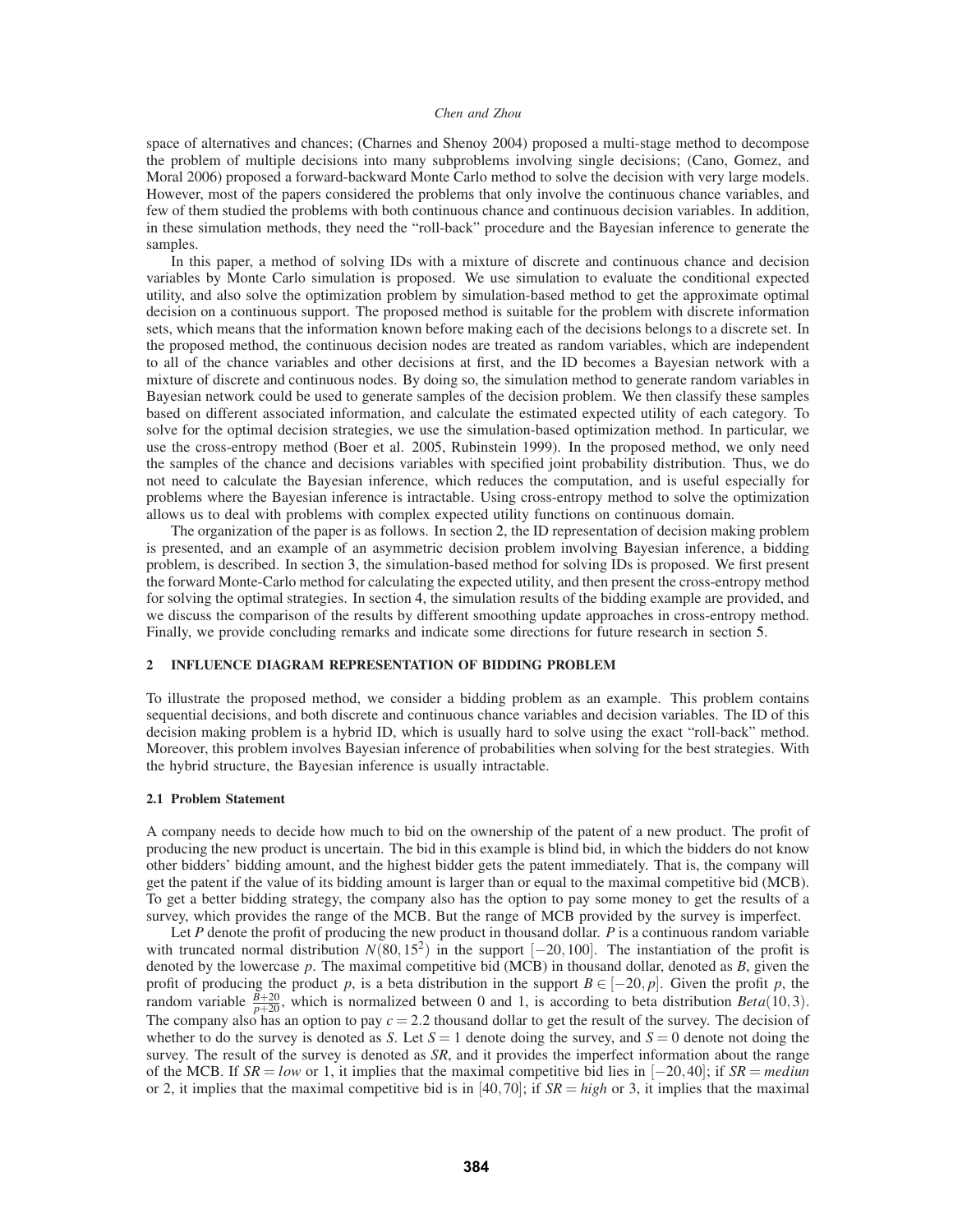competitive bid lies in [70,100]. However, the result of the survey is imperfect.

*SR* = 1 *w.p.* 1, if  $B \in [-20, 30]$  $SR = \begin{cases} 1 & w.p. \quad 0.5 \\ 2 & w.p. \quad 0.5 \end{cases}$ , if  $B \in (30, 50]$  $SR = \begin{cases} 2 & w.p. \ \ 0.5 \\ 3 & w.p. \ \ 0.5 \end{cases}$ , if  $B \in (50, 80]$ *SR* = 3 *w.p.* 1, if  $B \in [80, 100]$ 

The decision of how much to bid is denoted as  $X$ , and the lowercase  $x$  denotes an instantiation of the bidding amount. The goal is to solve for the optimal decision whether to do the survey or not, and the optimal bidding amount, which is denoted as *x*∗, based on different information or survey results.

## **2.2 Influence Diagram Representation of Decision Problems**

An influence diagram (ID) (Howard and Matheson 2005) is an acyclic graphical representation of the decision problems. An ID consists of directed arrows and three types of nodes: decision nodes, chance nodes, and value nodes. Decision node is denoted as a square, and represents the decision variables and set of alternatives available to the decision maker; chance node is denoted as a circle, and represents the uncertain events in the decision situation; value node is denoted as a diamond, and represents the value function or the utility function associated with the decisions and instantiations of the chance variables. There is zero or more decision and chance nodes, and at most one value node, which represents the objective or utility to be maximized in expectation. The arrows from chance nodes to chance nodes represent the probability dependence of the random variables; the arrows from chance or decision nodes to decision nodes represent the information known before making the decision; the arrows from decision nodes to chance nodes represent the decisions impact on chance; the arrows from chance and decision nodes to value node represent the arguments of the value or utility function.

The ID of the above bidding problem is shown in figure 1. As we may see from the diagram, there are



Figure 1: Influence diagram of the bidding problem

two decision nodes: *S*, whether to do the survey, and *X*, how much to bid; three chance nodes: *P*, the profit of producing the new product, *B*, the maximal competitive bid (MCB), and *SR*, the survey result. The MCB, *B*, depends on the profit *P*, the survey result *SR* depends on *B*. The decision whether to do the survey is made at the beginning, and the decision on how much to bid is made based on the observation of the survey result and whether the decision maker did the survey. The value function in this example is the payoff, which is a function of the profit *P*, the bidding amount *X*, the maximal competitive bid *B*, the decision of whether to do the survey *S*, and the cost of doing the survey *c*. Let  $\mathbb{I}_{\{\cdot\}}$  denote the indicator function:  $\mathbb{I}_{\{\cdot\}} = 1$  if the statement  $\{\cdot\}$  holds, and  $\mathbb{I}_{\{\cdot\}} = 0$  otherwise. Assume the decision maker is risk neutral, and the utility is equal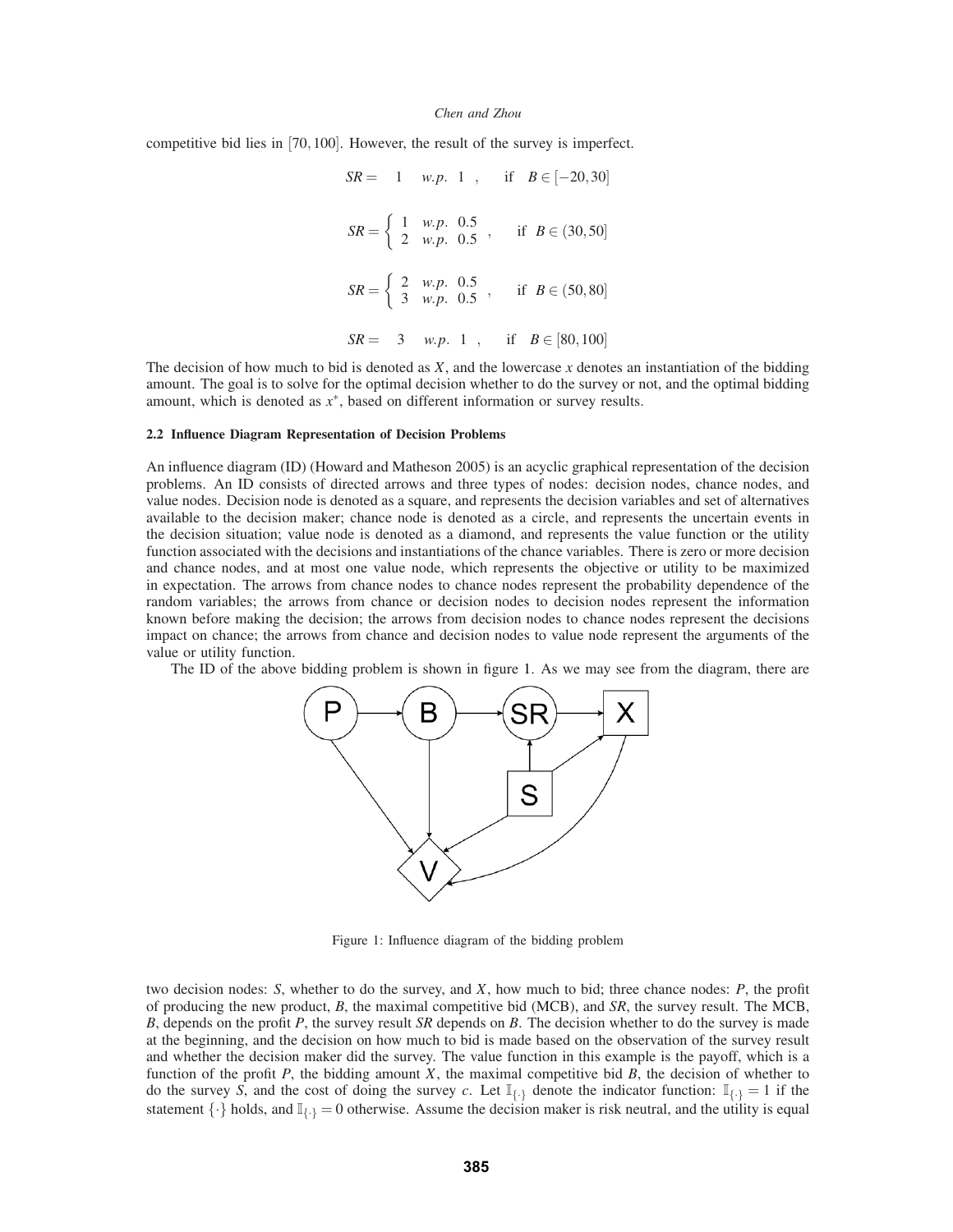to the payoff of this decision situation. The utility function of this bidding problem is

$$
U(p, x, b, S) = (p - x) \mathbb{I}_{\{x \ge b\}} - c \mathbb{I}_{\{S = 1\}}
$$
\n(1)

The decision maker will get the patent if and only if his or her bidding amount is larger than or equal to the MCB. We introduce an artificial state  $SR = 0$ , which indicates no survey result and  $S = 0$ . The objective function to be maximized is the expected payoff given the survey results. The optimal decision strategy is

$$
(x^*, S^*) = \arg\max_{x, S} \mathbb{E}_{P,B} \left[ U(P, B, X, S) | SR \right] \tag{2}
$$

where  $U(P, B, X, S)$  is represented in (1).

When solving the ID, the standard method is the "roll-back" method (Shachter 1986, Bielza and Shenoy 1999). That is to solve the ID by removing nodes in the backward sequence of the information flow. The node reduction order of this bidding problem is shown in Fig. 2. The chance node is removed by calculating the



Figure 2: Nodes reduction order of the bidding problem

conditional expected value given its information set. At the first step, the value is the overall multiattribute utility function, and the value after removing a chance node is replaced by the conditional expected utility. The decision node is removed by maximizing the conditional expected value, and the value after removing a decision node is replaced by the maximal value. The procedure of node reduction of the "roll-back" method to solve ID for this bidding problem is listed as below:

1. Remove the chance node *P*. The value for node *P* is the multiattribute utility, and after removing node *P*, the value is replaced by

$$
v_B(b, x, sr, s) = \mathbb{E}_P[U(P, B, X, S)|B = b, X = x, SR = sr, S = s]
$$

2. Remove the chance node *B*. The value is replaced by

$$
v_X(x, sr, s) = \mathbb{E}_B[v_B(B, X, SR, S)|X = x, SR = sr, S = s]
$$

3. Remove the decision node *X*. The value is replaced by

$$
v_{SR}(sr,s) = \max_{x} v_X(x, SR = sr, S = s)
$$

The optimal bidding amount is  $x^* = \arg \max_x v_X(x, SR = sr, S = s)$ . 4. Remove the chance node *SR*. The value is replaced by

$$
v_S(s) = \mathbb{E}_{SR} [v_{SR}(SR, S) | S = s]
$$

5. At last, remove the decision node *S*. The value is replaced by

$$
v = \max_{s} v_{S}(s)
$$

The optimal decision of whether to do the survey is  $s^* = \arg \max_{s} v_S(s)$ .

By the standard "roll-back" method to solve IDs, the Bayesian inference to calculate the reversed conditional probability according to the information flow is required, since we only know the conditional or marginal probability given in the ID. Specifically, for solving the above bidding problem, the conditional probability  $p(p|b,sr)$  and  $p(b|sr)$  are needed in the "roll-back" procedure, but the ID only provides the conditional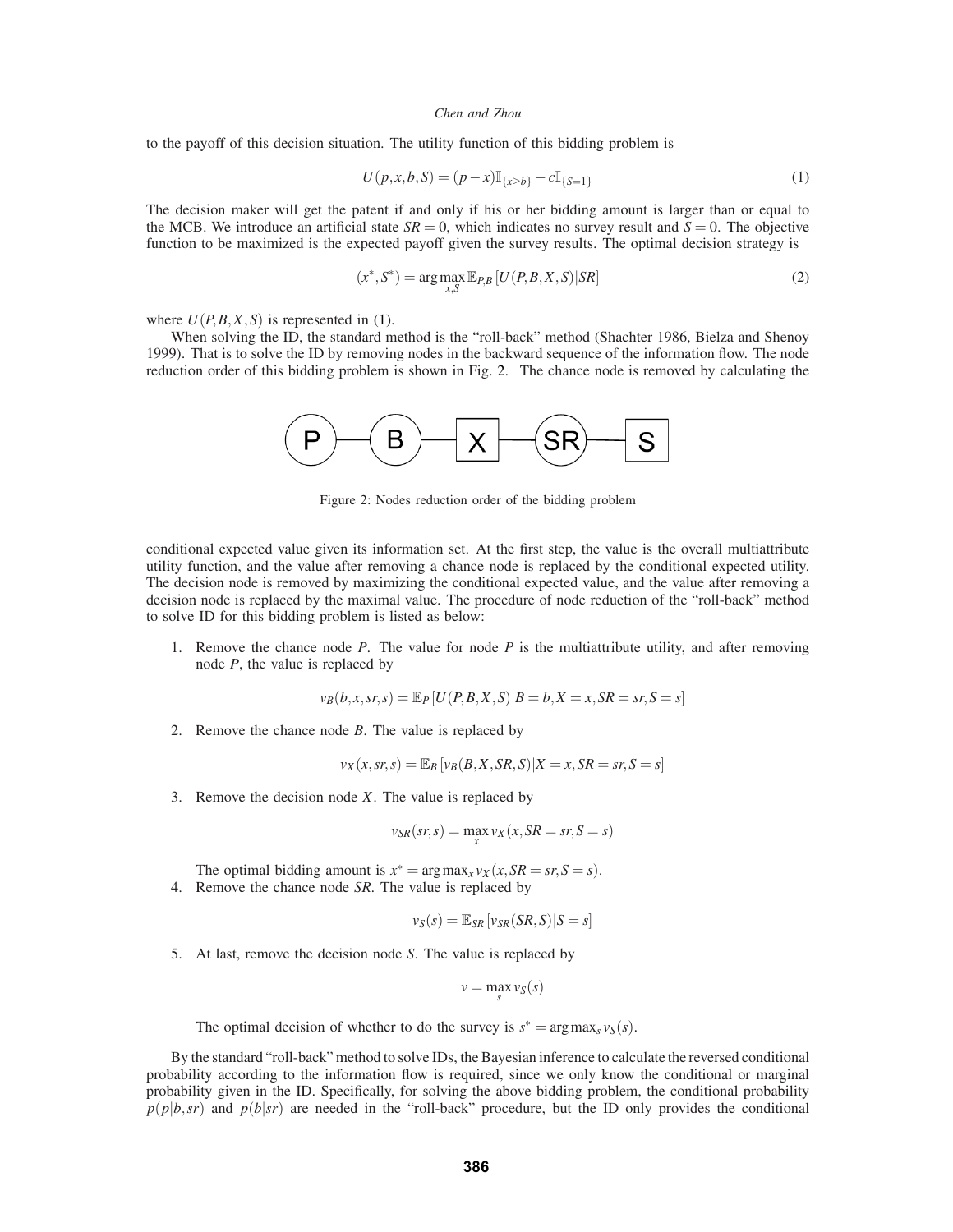probability  $p(b|p)$  and  $p(sr|b, p)$ . With the probability densities given in this problem, the reversed conditional probability is intractable to solve. Using Bayesian inference to solve the reversed conditional probability is required in both the exact methods and the simulation methods in literature. In the problems with a mixed joint distribution of continuous and discrete chance variables and with non-Gaussian distributed chance variables, the exact method to solve the Bayesian inference is usually intractable. The optimal decision strategies could also be hard to solve if the expected conditional utility as an objective to maximize is complicated, especially for the problems with multiple local maxima.

## **3 SIMULATION METHOD IN SOLVING INFLUENCE DIAGRAMS**

Because of the limitation of the exact method and the previously proposed simulation method to solve IDs, we present a new simulation method to solve IDs in this section, and simulation is used in both calculating the expectation and solving the optimization.

### **3.1 Simulation Method in Solving Expectation**

Monte-Carlo simulation method is an important method to approximate the expectation. In this section, we consider the simulation method in calculating the conditional expected utility when solving IDs.

The probability model in influence diagram provides the order of factorization of the joint probability in terms of the marginal and conditional probability according to the Bayes's rule. If we change the decision node to a probability node, and delete the value node, the ID in Fig. 1 becomes the Bayesian network shown in Fig. 3. Thus, we may use the simulation method in Bayesian network to solve IDs. In the previous



Figure 3: Probability model of bidding problem

"roll-back" method, the conditional probabilities given the observation are required, and we need to calculate the Bayesian inference in most of the decision making problems. However, the Bayesian inference may be intractable using the exact method. In order to avoid calculating the Bayesian inference, we use forward Monte-Carlo simulation method to generate the samples of the chance variables with given joint probability function. In this method, we do not solve the ID by reducing decision and chance nodes in the reverse order of the sequence determined by the information flow. However, we consider the joint probability and the whole domain of the variables of the decision problem, and only calculate the expected utility given the observation before each of the decisions.

For the bidding problem, we generate *N* independent sample sets  $(P_k, B_k, SR_k)$  ( $k = 1, \dots, N$ ) in the same order as in the ID,  $P \rightarrow B \rightarrow SR$ . Thus, we only need the conditional probability density function  $f(p)$ ,  $f(b|p)$ , and  $f(sr|b)$ , which are given in the ID. Then the samples  $(P, B, SR)$  are empirically distributed with the joint probability defined in the ID. Having the samples with desired joint distribution, we classify these samples based on the different scenarios. In the bidding problem, there are four different scenarios: bid without survey, bid given the survey result indicates low MCB, medium MCB, and high MCB. The expected conditional utility given different observations can be approximate by the summation. That is

$$
\mathbb{E}^{a}[U(P,B,X,S)|SR=i] = \frac{1}{N_i} \sum_{k=1}^{N} \left[ (p_k - x) \mathbb{I}_{\{x > b_k\}} - c \mathbb{I}_{\{S=1\}} \right] \mathbb{I}_{\{SR_k=i\}}
$$
(3)

where  $i = 0, 1, 2, 3$  and  $N_i = \sum_k \mathbb{I}_{\{SR_k = i\}}$ .

In general, the steps of the forward Monte-Carlo method are listed as below: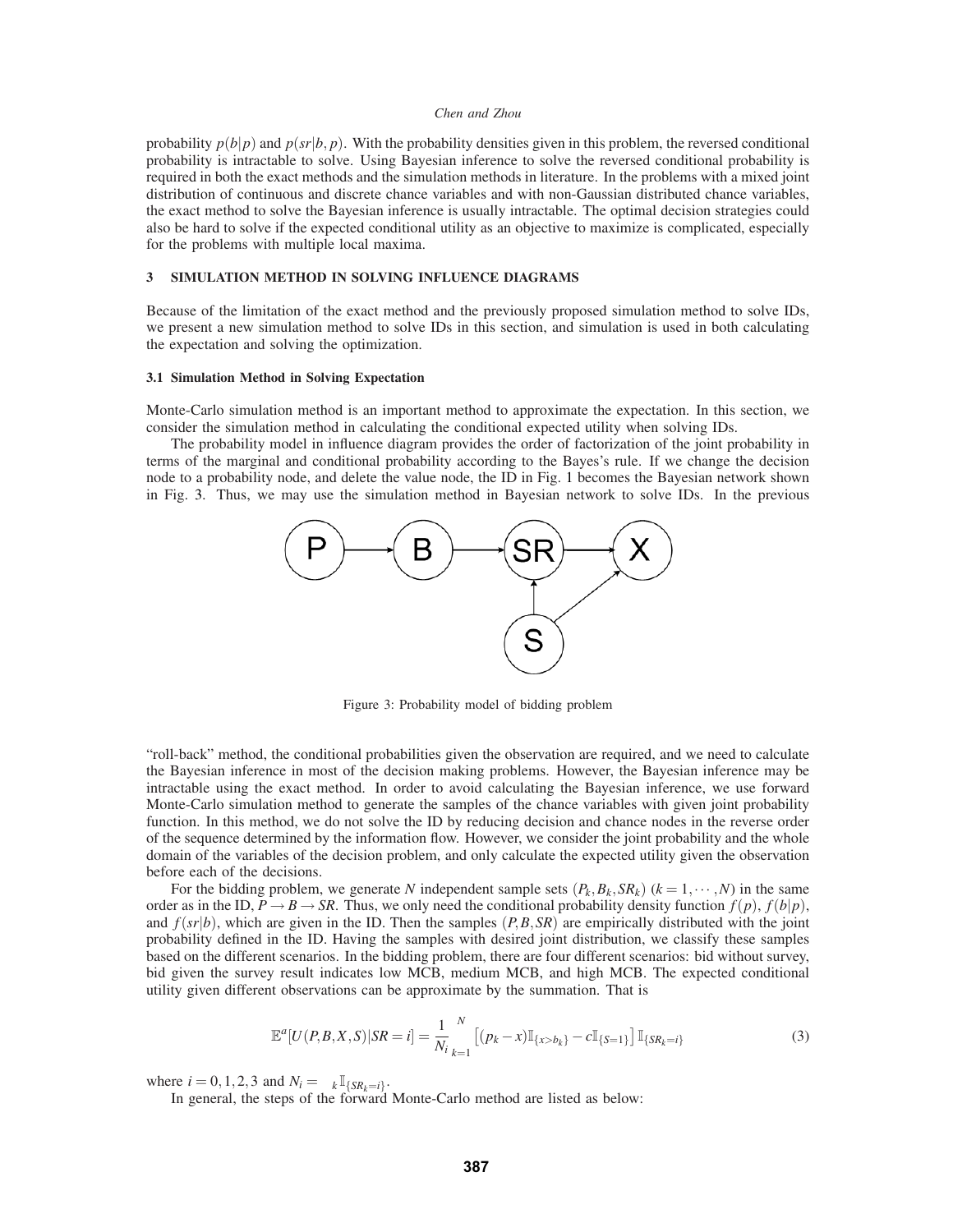- 1. Consider the decision variables as chance variables with specified distribution.
- 2. Generate independent sample sets with the joint probability distribution specified in the ID in the same order defined in the ID according to forward Monte-Carlo method.
- 3. Classify the samples based on different information or observation of each of the decision scenarios.
- 4. Calculate the approximate conditional expected utility given different scenarios.

By the forward Monte-Carlo method, we generate samples over the overall joint space of the utility function, and do not calculate the expected utility locally as in the "roll-back" method. Our proposed method reduce the calculation especially in the problem that needs Bayesian inference when using standard "roll-back" method. Note that this method can only be used in the problems with discrete observations and with small number of instantiations of observation, since we need to classify the samples based on different scenarios and treat the problem globally.

#### **3.2 Simulation Method in Solving Optimization**

In this section, we present the simulation-based optimization method in solving decision making problems, where the conditional utility as objective function is complicated, and the optimal solution to maximize the expected utility is hard to solve by the exact method. We choose cross-entropy (CE) method (Boer, Kroese, Mannor, and Rubinstein 2005, Rubinstein 1999, Rubinstein and Kroese 2004), which is a Monte Carlo approach to optimization, and returns a near optimal solution.

The cross-entropy method is originated from rare event simulation and importance sampling. In the decision making problems, the decision variables are considered as random variables with specified parameterized family probability distribution. Then, we use the rate event simulation technique to update the probability density for simulation, such that there will be more samples generated around the maxima of the objective function. The probability density function updates iteratively, and for each iteration, there involves two stages as shown in Fig. 4.



Figure 4: Two stages of cross-entropy method

Let the objective function we want to maximize be

$$
x^* = \arg\max_x EU(x)
$$

We first generate random samples  $x_1, x_2, \dots, x_M$  according to the specified probability density function  $f(x, v)$ , where  $\nu$  is the parameter we need to update. The random variable  $x$  is usually chosen to be an exponential family for the continuous optimization, such that the solution of the minimal cross-entropy has an analytical solution. It could also be used in discrete problems with updating the specified probability mass function (pmf). Then, we update the parameter *v* of the probability density function based on the value of  $EU(x)$ , such that we will generate better samples in the next iteration.

For the bidding problem in section 2, the decision variable of how much to bid, *X*, is a continuous decision variable, and is treated as a random variable according to the Gaussian distribution  $N(\mu, \sigma^2)$ , when using cross-entropy method to solve optimization. The variance  $\sigma^2$  is large at the first step, and the variable *X* is approximately uniformly distributed, since we have no information about which decision value is better at the beginning. Based on the value of expected utility, we update the parameter  $\mu$  and  $\sigma$  of the Gaussian distribution, and the samples become more and more concentrated on the maxima of the objective function, as the number of iteration increases. We stop until the variance become small enough, and the probability becomes a near Dirac delta function.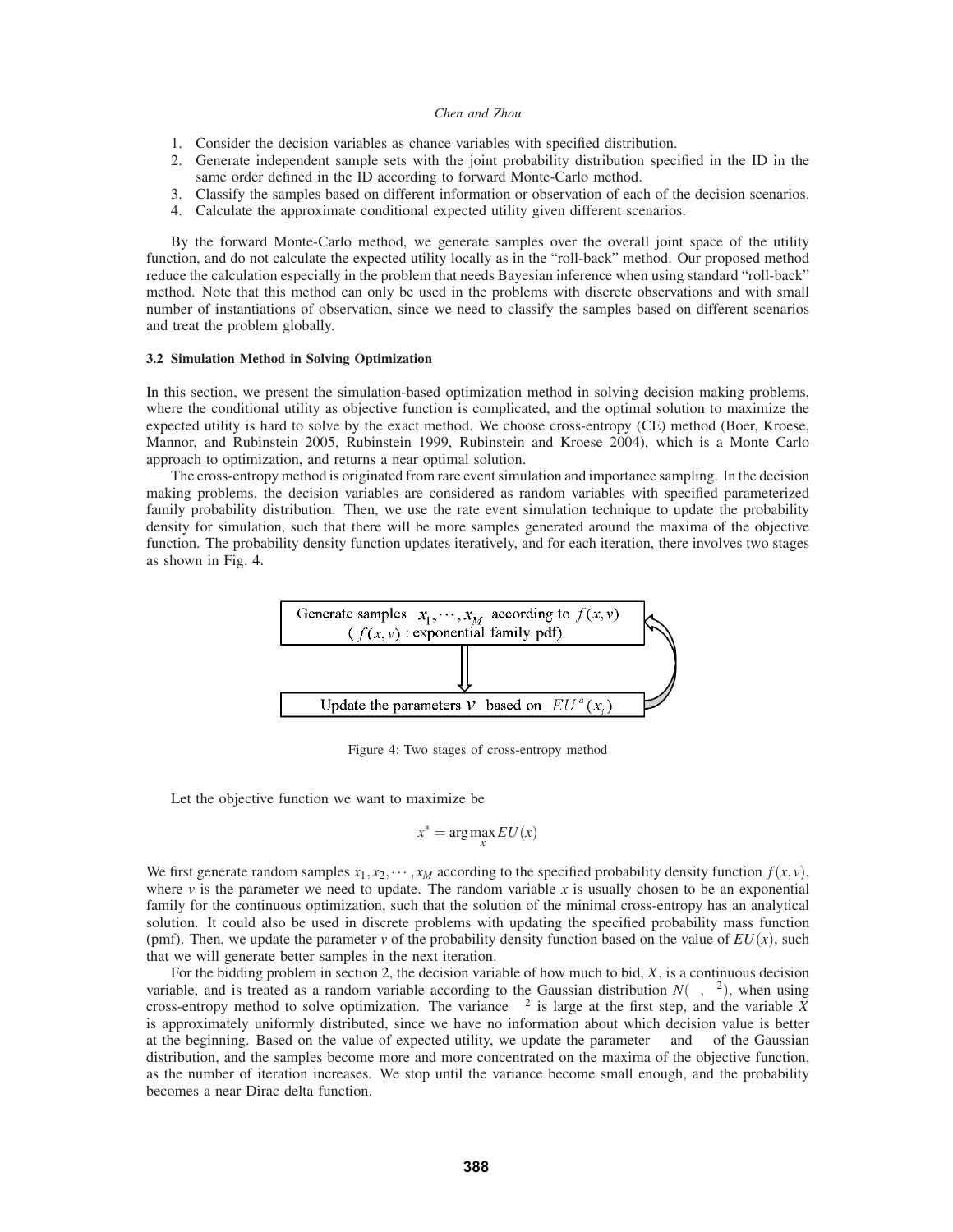In some of the cases, the standard cross-entropy method presented above has the "freezing" problem, which means that the probability density will converge to a Dirac delta function very fast, and the iteration may stop at a local optimum instead of a global optimum. In order to improve the performance of the CE method, some smooth updating procedures have been proposed. One method is to use smoothing parameter (Boer, Kroese, Mannor, and Rubinstein 2005). Instead of updating the parameter ˆ*vt*−<sup>1</sup> to ˆ*vt* directly, we may introduce a smooth parameter  $\theta$ , and the updated parameter of the probability density function is

$$
\hat{v}_t = \theta \tilde{v}_t + (1 - \theta) \hat{v}_{t-1}
$$

where  $\theta \in [0,1]$ . Thus, the parameter  $\hat{v}_t$  will not converge to fast. However, by introducing the smooth parameter, there will be a tradeoff between the accuracy and the computing speed. Sometimes, it still does not solve the "freezing" problem well.

To provide a better solution as well as reduce computation time, we could also add an artificial noise to the samples and disturb the samples, such that it will not converge too fast (Zhou, Fu, and Marcus 2010). The artificial noise is large at the beginning, and gradually becomes smaller as it converges to the true optima. Thus, instead of using the samples  $x_k$  generated from the probability density function  $f(x, \hat{v}_t)$ , we disturb the sample by a noise, and use

$$
x_k^a = x_k + \omega_k, \qquad k = 1, 2, \cdots, M
$$

where

$$
\omega_k = \alpha \beta^{k-1} \omega, \qquad \beta \in (0,1)
$$

ω is the noise, and is usually chosen to be the standard Gaussian noise  $N(0, I)$ , α is the initial standard deviation of the noise, and  $\beta$  is the coefficient of the noise reduction rate. This method is called noisy CE method, and is denoted as NCE. By introducing the artificial noise, the number of iterations needed may reduce, and it may return better solution especially in the problem with multiple local optima, since by adding the noise, the solution is not easily trapped in local optima.

We may also use an adaptive smoothing parameter to provide better solution with less iterations, and we denote the adaptive smoothing CE method by ACE. It is a variation of the adaptive smoothing in (Rubinstein and Kroese 2004) with different adaptive smoothing parameter. Instead of using the constant smoothing parameter  $\theta$ , we change the parameter every iteration, and the adaptive parameter is denoted by  $\theta_t$ . At first,  $\theta_t$  is chosen to be near 1, and the probability parameter  $\hat{v}_t$  changes fast; as iteration increases, the smoothing parameter  $\theta_t$  becomes smaller, such that it may return more accurate solution. The parameter  $\hat{v}_t$  is updated by

$$
\hat{v}_t = \theta_t \tilde{v}_t + (1 - \theta_t) \hat{v}_{t-1}
$$

where

$$
\theta_t = \theta + (t+1)^{-a}
$$

 $\theta$  is chosen to be a small number such as 0.1 or 0.2, and  $a \in [0,1]$ . As the iteration number *t* goes to infinite, the smoothing parameter  $\theta_t$  converges to  $\theta$ ; at the beginning, the smoothing parameter  $\theta_t$  is near 1. The rate of the change of  $\theta_t$  may be adjusted by the value of the parameter *a*.

## **4 SIMULATION RESULTS**

To illustrate the effectiveness of the proposed simulation method, we provide the simulation results of the bidding problem in section 2. The decision maker needs to make the decision how much to bid and whether to do the survey to get information about the MCB before bidding. But the survey gives imperfect information about the MCB. The uncertainty involved in the problem is the profit of the bidding item *P*, the MCB *B*, and the survey results *SR*.

The ID of this bidding problem is given in Fig. 1. The conditional probabilities associated with the ID are given in section 2. The profit *P* is with truncated normal distribution  $N(80, 15^2)$  in the support [−20,100]; the maximal competitive bid *B* given *P* is beta distributed with  $\alpha = 10$  and  $\beta = 3$ , that is  $\frac{B+20}{p+20} \sim Beta(10,3)$ . The cost of the survey is  $c = 2.2$ , and the survey gives imperfect information. If the real maximal competitive bid *B* is in [−20,30], *SR* is equal to 1 with probability 1; if *B* is in (30,50), *SR* is equal to 1 or 2 with probability 0.5; if *B* lies in [50,80], *SR* is equally likely to be equal to 2 or 3; if *B* lies in  $(80,100)$ , *SR* is equal to 3 for sure.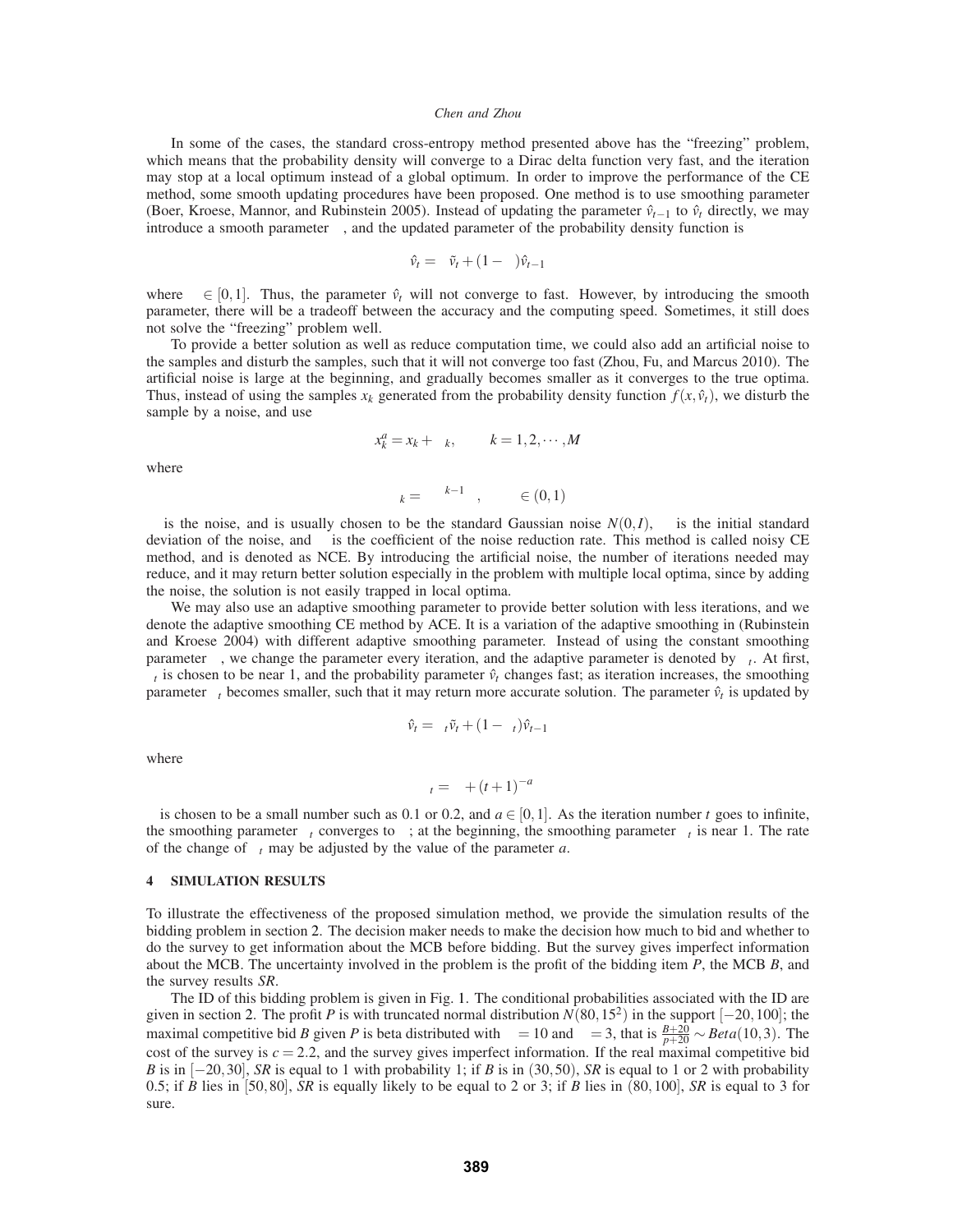We use the proposed simulation method to solve this decision problem, and choose the sample size *N* for approximating the expected utility to be  $10<sup>4</sup>$ , and the sample size *M* for calculating the optimal decision strategies to be 300. We use the CE method with fixed smooth parameter  $\theta$ , the noisy CE method (NCE), and the adaptive smoothing CE method (ACE) to calculate the optimal bidding amount, and compares the results in table 1. In the CE method the smoothing parameter is chosen to be  $\theta = 0.8$  and  $\theta = 0.3$ . In

|                 | CE $(\theta = 0.8)$ | CE $(\theta = 0.3)$ | <b>NCE</b> | ACE    |
|-----------------|---------------------|---------------------|------------|--------|
| Iteration       | 11                  | 32                  | 25         | 13     |
| $x^*$ $SR = 0$  | 57016               | 57012               | 57013      | 57013  |
| $x^*$ $ SR = 1$ | 49999               | 49969               | 49968      | 49969  |
| $x^*$ $S = 2$   | 57041               | 57044               | 57043      | 57045  |
| $x^*$ $S = 3$   | 64765               | 64763               | 64764      | 64764  |
| $\mathbf{S}^*$  |                     |                     |            |        |
| $EI^*$          | 7768                | 7769.8              | 7769.8     | 7769.7 |

Table 1: Optimal decision strategies of bidding Problems

NCE, the artificial noise is chosen to be the standard Gaussian noise  $N(0, I_{n \times n})$ , and the parameter  $\alpha = 2$  and  $\beta = 0.98$ . In ACE,  $\theta$  is chosen to be 0.1 and *a* is 0.4. From the table, we may see that the CE method with smoothing parameter  $\theta = 0.3$ , the NCE and ACE gives better optimal solution compared with the CE method with  $\theta = 0.8$ . However, the CE method with  $\theta = 0.3$  needs more iterations, and NCE and ACE method need less iterations. The adaptive smoothing parameter CE method needs almost the same number of iterations as the CE method with  $\theta = 0.8$ , but the ACE method has better solution. We also did the simulation by changing the number of sample size *M* in calculating the optimization, and observe the average performance of the standard CE, NCE and ACE. The results are shown in Fig. 5. The black curve is the average maximal



Figure 5: Comparison of the smooth updating approaches in cross-entropy method

expected utility by CE method with smoothing parameter  $\theta = 0.3$ , the blue curve is for CE with  $\theta = 0.8$ , the red curve is for adaptive smoothing CE (ACE), and the green curve is for noisy CE (NCE). In this particular bidding problem, the performance of ACE and NCE is better than the CE with smoothing parameter  $\theta = 0.8$ , but they needs less iterations compared with the CE with  $\theta = 0.3$ .

Note that the presented bidding problem is only a simple example with commonly used distribution. In the problems that the objective function to maximize has multiple local optima, the NCE and ACE method may have much better performance than the standard CE.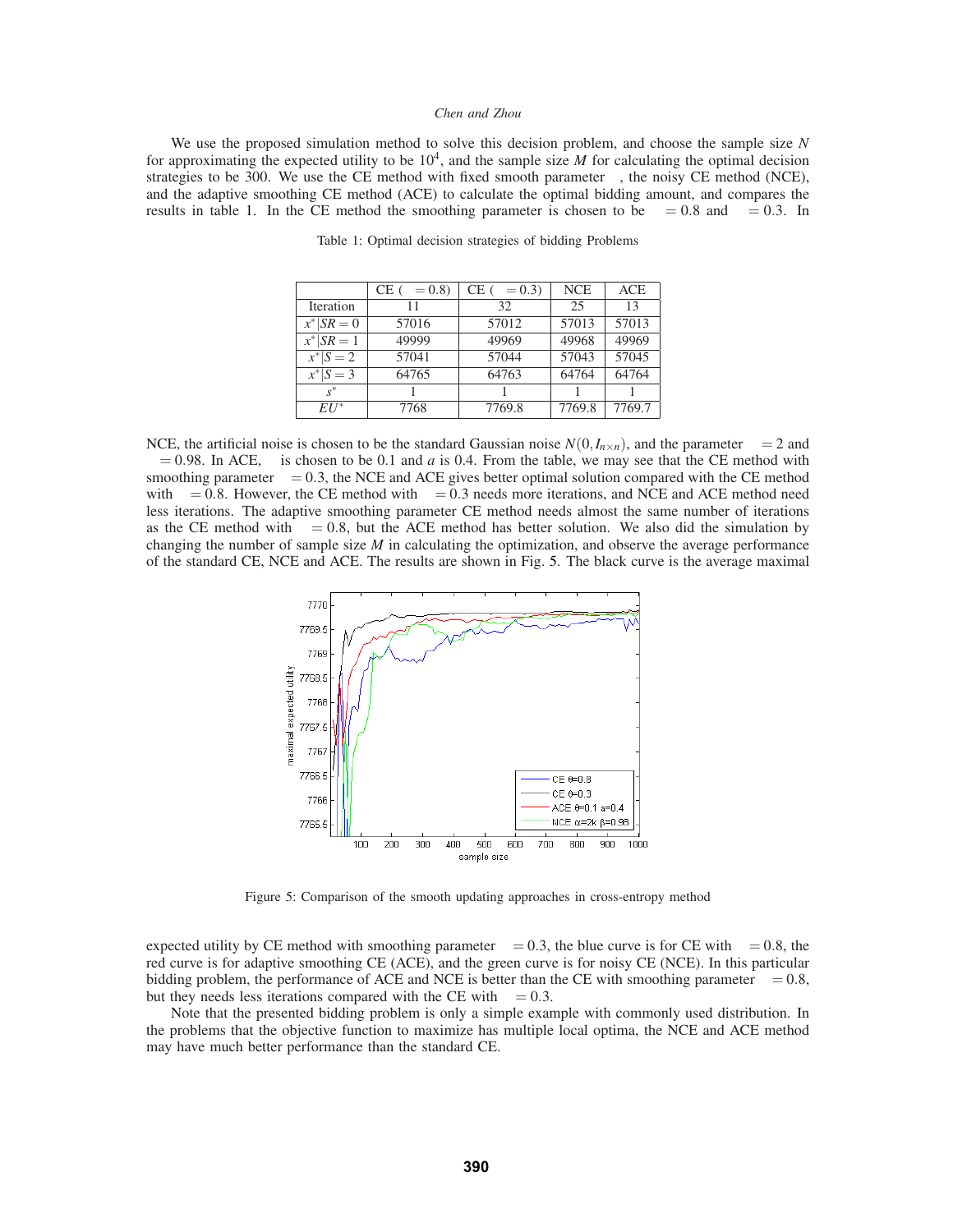## **5 CONCLUSION**

In this paper, we proposed a simulation method to solve IDs in complex decision making problems. We consider the decision problems with a hybrid of continuous and discrete chance and decision variables. The proposed method uses simulation in both calculating the expectation and optimization involved in solving IDs. We use forward Monte-Carlo method to approximate the conditional expectation, and avoid to solve Bayesian inference, which is intractable in most hybrid IDs. For solving optimization, we use cross-entropy method, which returns near optimal global solutions. The proposed method applies in most hybrid decision making problems with discrete information sets. As an illustration, we incorporate the proposed method in the bidding problem, and discuss the comparison of smooth updating approaches in cross-entropy method.

Our current and future research directions of interest include solving more sophisticated decision making problems such as bidding problems with sequential bidding decisions and the updated information of the maximal competitive bid, and solving the problem with different simulation-based optimization.

## **REFERENCES**

- Bielza, C., P. Muller, and D. R. Insua. 1999. Decision analysis by augmented probability simulation. *Management Science* 45 (7): 995–1007.
- Bielza, C., and P. P. Shenoy. 1999. A comparison of graphical techniques for asymmetric decision problems. *Management Science* 45 (11): 1552–1569.
- Boer, P., D. Kroese, S. Mannor, and R. Rubinstein. 2005. A tutorial on the cross-entropy method. *Annals of Operations Research* 134 (1): 19–67.
- Cano, A., M. Gomez, and S. Moral. 2006. A forward-backward monte carlo method for solving influence diagrams. *International Journal of Approximate Reasoning* 42:119–135.
- Charnes, J. M., and P. P. Shenoy. 2004. Multistage monte carlo method for solving influence diagrams using local computation. *Management Science* 50 (3): 405–418.
- Cobb, B. R., and P. P. Shenoy. 2008. Decision making with hybrid influence diagrams using mixtures of truncated exponentials. *European Journal of Operational Research* 186 (1): 261–275.
- Howard, R. A., and J. E. Matheson. 2005. Influence diagrams. *Decision Analysis* 2 (3): 127–143.
- Jensen, F., F. V. Jensen, and D. Dittmer. 1994. From influence diagrams to junction trees. In *Proceedings of the 10th Conference on Uncertainty in Artificial Intelligence*, 367–373.
- Jenzarli, A. 1995. *Modeling dependence in project management*. PhD Thesis, University of Kansas Business School, Lawrence, KS.
- Madsen, A. L., and F. Jensen. 2005. Solving linear-quadratic conditional gaussian influence diagrams. *International Journal of Approximate Reasoning* 38:263–282.
- Poland, W. B. 1994. *Decision analysis with continuous and discrete variables: A mixture distribution approach*. PhD Thesis, Stanford University, Department of Engineering-Economic Systems, Stanford, CA.
- Rubinstein, R. 1999. The cross-entropy method for combinatorial and continuous optimization. *Methodology and Computing in Applied Probability* 1:127–190.
- Rubinstein, R. Y., and D. P. Kroese. 2004. *The cross-entropy method: A unified approach to combinatorial optimization, monte-carlo simulation, and machine learning*. New York, NY: Springer.
- Shachter, R. D. 1986. Evaluating influence diagrams. *Operations Research* 43 (6): 871–882.
- Shachter, R. D., and C. R. Kenley. 1989. Gaussian influence diagrams. *Management Science* 35 (5): 527–550. Smith, J. E. 1993. Moment methods for decision analysis. *Management Science* 41 (2): 340–358.

Tatman, J. A., and R. D. Shachter. 1990. Dynamic programming and influence diagrams. *IEEE Transactions on Systems, Man, and Cybernetics* 20 (2): 365–379.

Zhang, N. L. 1998. Probabilistic inference in influence diagrams. In *Proceedings of the 14th Annual Conference on Uncertainty in Artificial Intelligence*, 514–522.

Zhou, E., M. Fu, and S. Marcus. 2010. A particle filtering framework for randomized optimization algorithms: EDAS, CE, MRAS, and more. under revision.

## **AUTHOR BIOGRAPHIES**

**XI CHEN** is a Ph.D student in the Department of Industrial & Enterprise Systems Engineering, University of Illinois at Urbana-Champaign. Her research interests include simulation optimization and decision analysis. Her email address is <xchen37@illinois.edu>.

**ENLU ZHOU** is an Assistant Professor in the Department of Industrial and Enterprise Systems Engineering, at the University of Illinois at Urbana-Champaign. She received the B.S. degree with highest honors in electrical